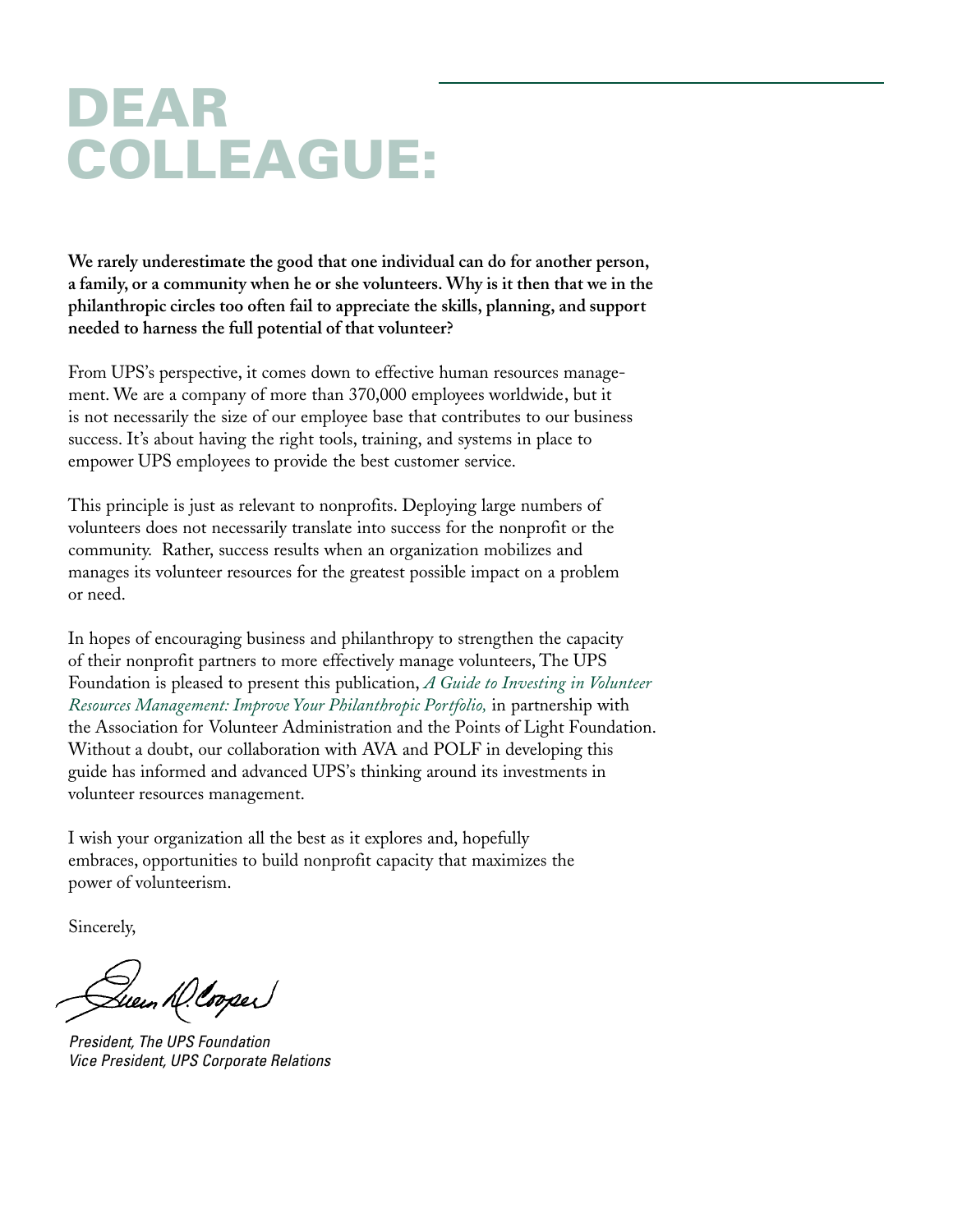# **TABLE OF CONTENTS**

| <b>WHY IS VOLUNTEER RESOURCES MANAGEMENT CRITICAL?</b>     | 3  |
|------------------------------------------------------------|----|
| <b>WHAT DOES THIS GUIDE OFFER?</b>                         | 5  |
| <b>KEY MESSAGES ABOUT EFFECTIVE VOLUNTEER INVOLVEMENT</b>  | ხ  |
| <b>ACTIVE SUPPORTERS OF VOLUNTEER RESOURCES MANAGEMENT</b> |    |
| <b>TAKING ACTION</b>                                       | 9  |
| <b>ASSESSMENT TOOLS</b>                                    | 9  |
| <b>STRATEGIES AND BEST PRACTICES CHECKLIST</b>             | 10 |
| <b>QUESTIONS TO ASSESS ORGANIZATIONAL CAPACITY</b>         | 13 |
| <b>ELEMENTS OF VOLUNTEER RESOURCES MANAGEMENT</b>          | 15 |
| <b>INTERNET RESOURCES</b>                                  | 16 |
| <b>WHAT DO YOU THINK?</b>                                  | 18 |
| <b>ACKNOWLEDGEMENTS</b>                                    | 19 |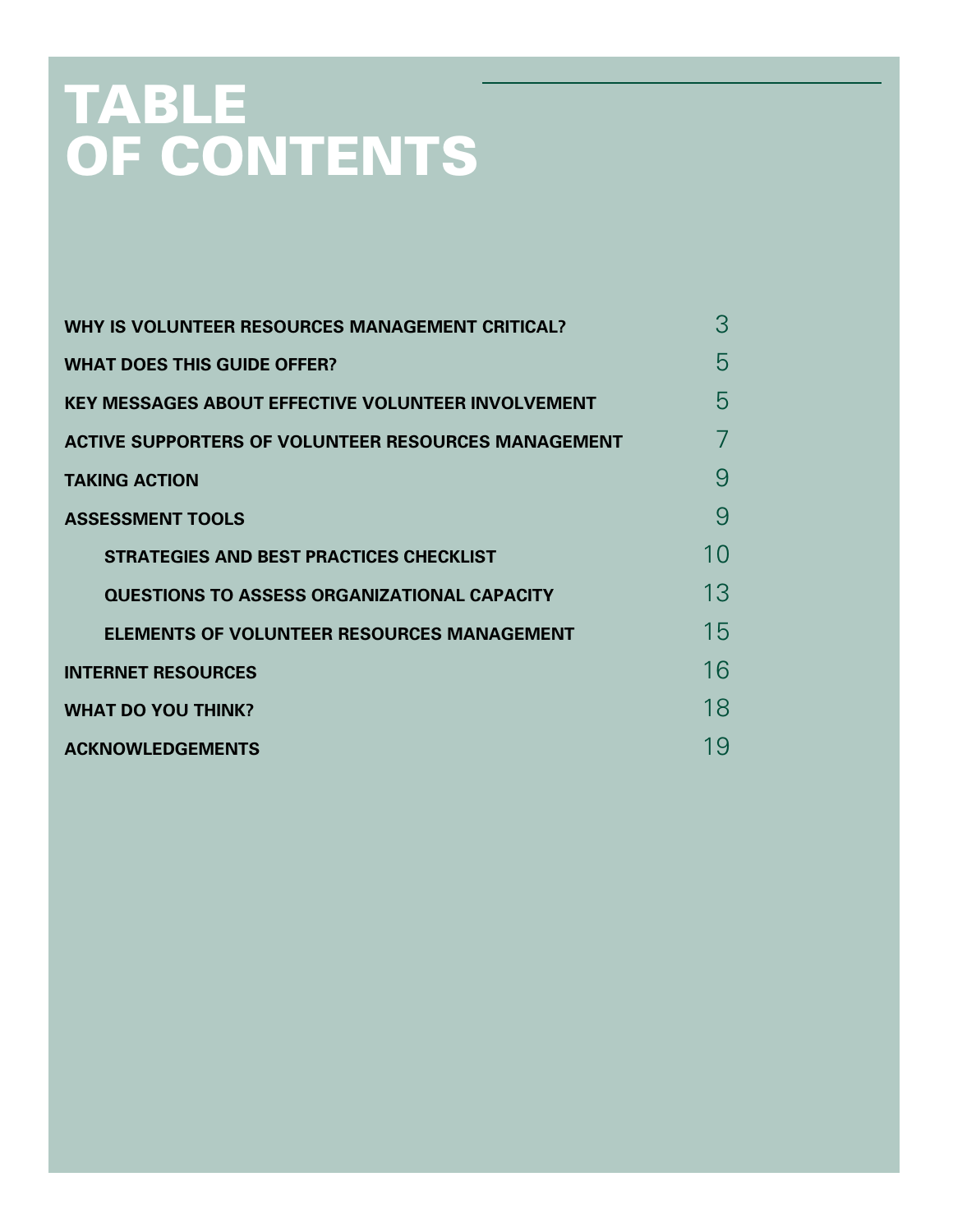#### **WHY IS VOLUNTEER RESOURCES MANAGEMENT CRITICAL?**

Civil society and the concept of democracy in the United States were born from a spirit of voluntary action and a commitment to bring about change…to see a wrong and right it, to imagine what is possible and achieve it. The nonprofit sector provides some of the most meaningful models of what it means to live in a civil society.

**Volunteers are fundamental resources for the nonprofit sector.** The investment of human capital fuels much of the infrastructure that keeps nonprofit doors open and ready for business. Volunteering also is one of our nation's most accessible and effective ways of contributing to a civil society. Yet, finding support for the adequate management of volunteer resources is challenging for the sector.

Consider the resources a nonprofit organization usually has to support its mission: money, physical plant/buildings, employees, in-kind donations, gifts, equipment, and technology. Someone with specialized skills generally manages each of these resources, and all are considered during strategic planning.

The same should be true of the organization's volunteer resources. Unfortunately, the opposite is too often true.

**The primary reason people stop volunteering is because of poor management,** according to research conducted by UPS. As they are called upon to provide more and better quality services, nonprofits need volunteers now more than ever before. To optimize investment of volunteer time and build capacity within the sector, nonprofits must involve and manage volunteers appropriately and effectively.

As investors in the nonprofit sector, grant makers, businesses, and government must ask the following questions:

- **How can we do more to support and build capacity within the nonprofit sector?**
- **How can we achieve a greater yield on the dollars and efforts we are already investing in the sector?**

A critical and often overlooked response to these questions is to build greater capacity by supporting volunteerism and the infrastructure that sustains it.

## **VOLUNTEERING IN THE UNITED STATES, 2000**

*(Source: Independent Sector)*

**Percentage of adults who volunteer 44%**

**Total number of adult volunteers 83.9 million**

**Average weekly hours per volunteer 3.6 hours**

## **Total dollar value of volunteer time \$239.2 billion**

*Note: All volunteering numbers are for individual adults over the age of 21 who report service for an organization (excluding informal volunteering).*

#### **The average hourly value of volunteer time is \$16.05\***

*Independent Sector, 2002.* 

*\* The hourly value of volunteer time is updated yearly by the Independent Sector and is based on the average hourly wage for nonagricultural workers, as published in The Economic Report of the President (2001 Edition), increased by 12 percent to estimate fringe benefits.* 

#### **" Two out of five volunteers stopped volunteering because of poor management practices."**

*Managing Volunteers: A Report from United Parcel Service, 1998.*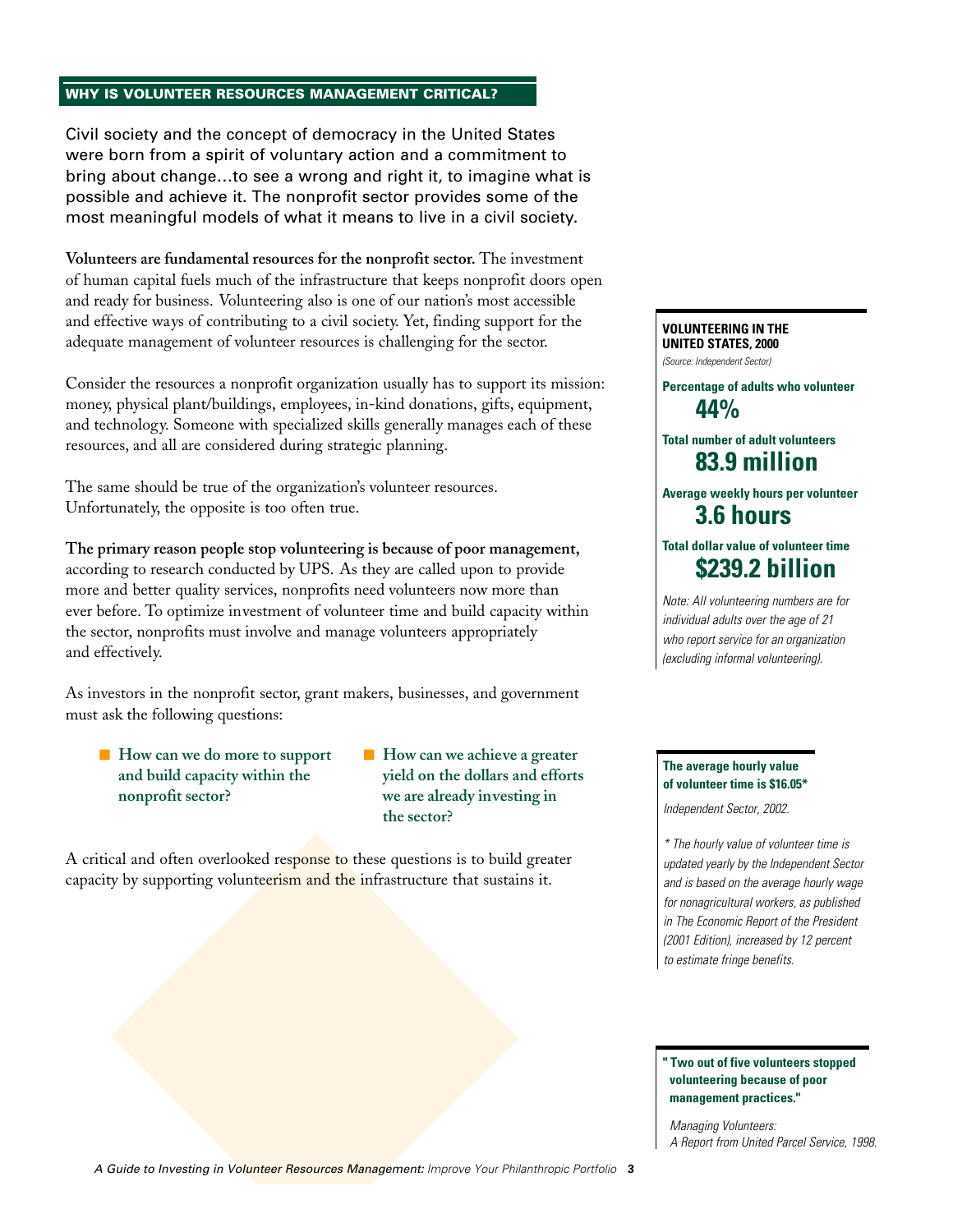#### **THE CASE FOR VOLUNTEER RESOURCES MANAGEMENT**

*Source: Association for Volunteer Administration, 2001.* 

**1**

**2**

**3**

**4**

# **5**

**Competent leaders and managers build organizational and community capacity to maximize volunteer resources to meet community needs.**

Nonprofit and public organizations need help meeting this challenge. They must develop or enhance their capacity (skills, knowledge, abilities) to effectively recruit, focus, and support volunteer resources.

Mobilizing citizens to volunteer is very challenging in today's environment due to competition and lack of discretionary time.

Volunteers need support and leadership to be most effective and to sustain their commitment and involvement.

Volunteers are a necessary and critical resource for healthy communities. Volunteerism accomplishes real work, strengthens democratic and civic values, connects people, sparks creative problem solving, and supplements existing services.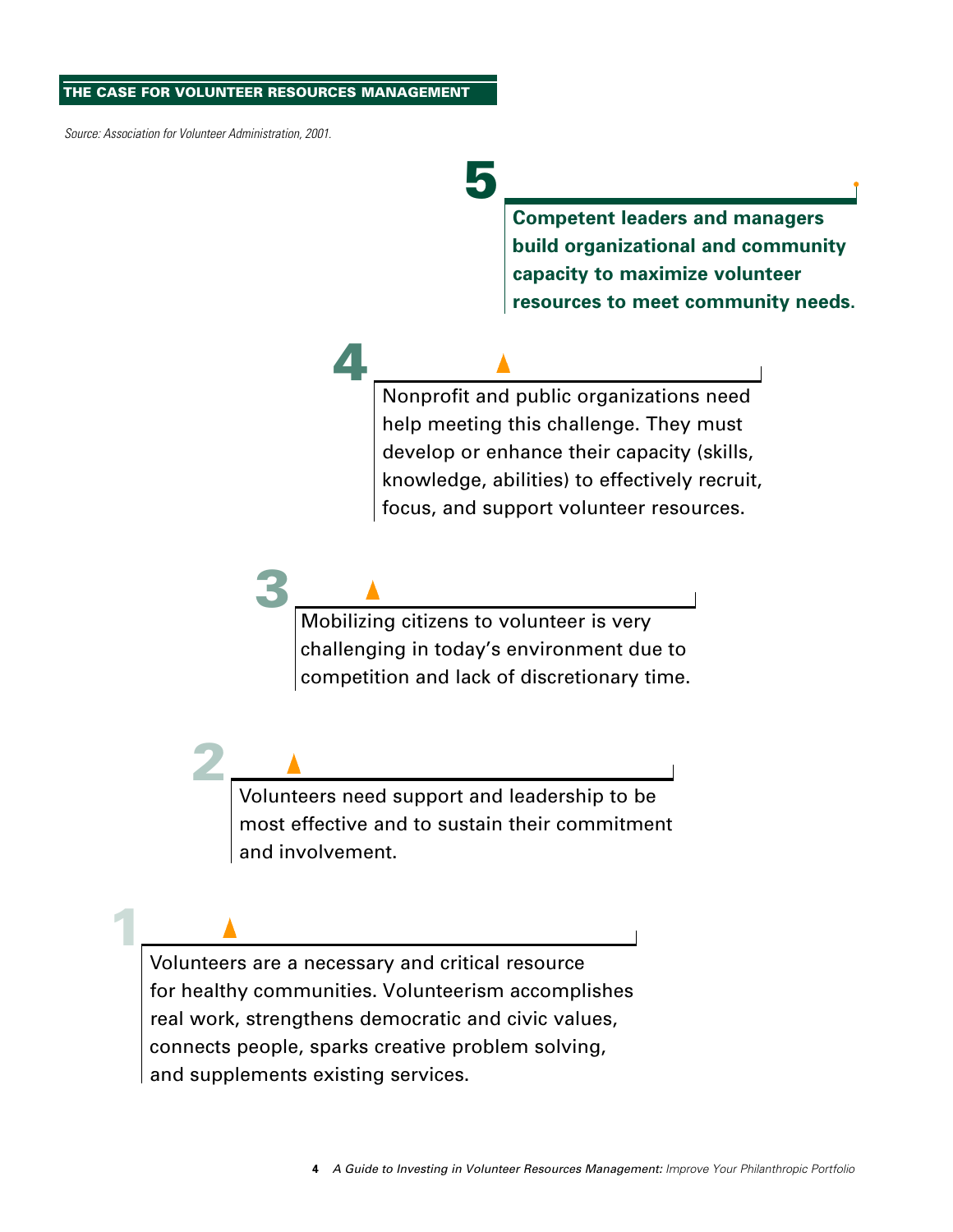### **WHAT DOES THIS GUIDE OFFER?**

Over 50 grant makers, nonprofit leaders, and corporate executives from across the United States contributed to the development of this guide. It provides a venue for funders, corporations, government, and other stakeholders, to learn more about how to invest in and support the structures that sustain effective volunteering.

Specifically, the guide provides:

- **Key messages and talking points on what contributes to effective volunteer involvement**
- **Examples of investors in nonprofit and volunteer infrastructure**
- **Checklists of ways to support volunteerism and volunteer resources management in local communities**
- Tools and infor**mation to assess a nonprofit's capacity for volunteer engagement**
- **Internet resources and other references for further information**

#### **KEY MESSAGES ABOUT EFFECTIVE VOLUNTEER INVOLVEMENT**

Nonprofits engage volunteers in a variety of functions. The organizations benefit overall when volunteers are well-managed and successful in their work. In turn, effective volunteerism yields benefits that extend beyond individual organizations – to the volunteers themselves, and the people and communities they serve.

Six key messages about effective volunteer involvement in nonprofit organizations emerged from research that contributed to this guide.

- **1** *Effective volunteer involvement leverages and improves grant making and corporate community involvement.*
- When engaged effectively, volunteers augment an organization's financial and in-kind resources, producing greater value for each dollar invested.
- Volunteers can provide new or expanded services to increase the return on investment and add significant value to the objectives of a grant.
- Citizen engagement can be a key indicator of the health of both the nonprofit sector and individual organizations. Knowing what to look for in assessing how a nonprofit manages its volunteer resources provides grant makers and businesses with another observation and decision-making tool.

#### **2** *Effective volunteer involvement supports business objectives.*

- Supporting volunteering can help a company leverage and align its community relations, public affairs, and financial contributions to establish (or reinforce) a brand identity, company loyalty, and community goodwill.
- Employee involvement/volunteer programs build morale and loyalty, as well as provide opportunities for employees to share and develop their skills and expertise.
- Helping to build nonprofit capacity in managing volunteers is an important way that businesses can generate societal wealth–creating jobs, respecting the environment, and making other lasting contributions to the community.

#### **EFFECTIVE VOLUNTEER INVOLVEMENT:**

- **Leverages and improves grant making and corporate community involvement**
- **Supports business objectives**
- **Strengthens the nonprofit sector by increasing capacity to deliver services**
- **Requires specialized organizational and community infrastructure and support**
- **Requires ongoing training and development**
- **Contributes to maintaining a civil society**

**"Increasingly, companies want to be seen as employers and vendors of choice. . . College recruits and** 

- **potential clients want to know about**
- **a company's commitment to social**
- **responsibility . . . ."**
- *Corporate Leaders*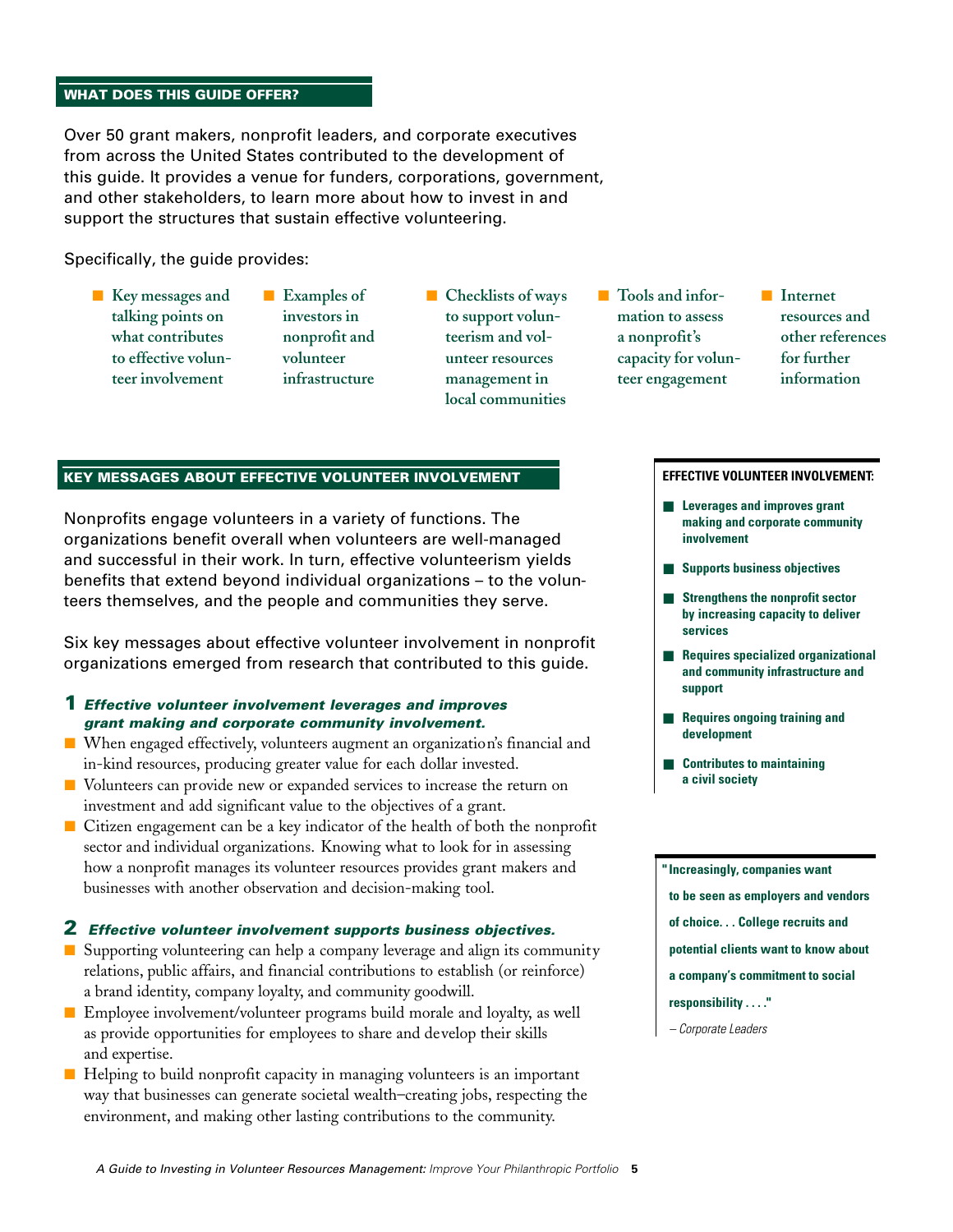**More than eight out of 10 companies**

**report public relations benefits** 

**from established employee volunteer** 

**programs. Volunteering helped** 

**employees develop skills in** 

- **60 percent of the companies surveyed.**
- *Points of Light Foundation, 1999.*

#### **Volunteers are donors, too.**

**Households in which the respondent**

**also volunteered gave substantially**

**more than households in which** 

**the respondent did not volunteer.**

**For giving households, the average** 

**contributions were \$2,295 from** 

**volunteers and \$1,009 from** 

#### **non-volunteers.**

*(Giving and Volunteering in the United States 2001, Independent Sector)*

**" Some of the most cost effective** 

**dollars we can invest may be**

**in a volunteer manager, who** 

**can generate far more value from** 

**volunteer hours than we ever** 

#### **invested."**

*– Bruce Esterline, Vice President for Grants, The Meadows Foundation*

#### **3** *Effective volunteer involvement strengthens the sector by increasing capacity to deliver services.*

- Effectively managed volunteer opportunities enhance a nonprofit's reputation in the community.
- Volunteers are not "free."The investment of volunteer time and energy, combined with the agency's investment in a volunteer resources manager enhances service delivery.
- Increasing the diversity of who volunteers and how they volunteer provides organizations with increased access to a broader range of perspectives, skills, and resources.
- Volunteers are donors, too. Financial contributors increasingly practice a blend of philanthropy and service in their nonprofit investments. Many of these donors come from family foundations, which contributed nearly half of all independent foundation funds and assets in 2000.

#### **4** *Effective volunteer involvement requires organizational and community infrastructure.*

- The organization's board, executive staff, and funders must consider support of the volunteer infrastructure to be as important as any other organizational resource.
- The ability to engage and retain increasingly diverse volunteers requires highly competent management. Agencies must assess what effective volunteer involvement means – or could mean – in their organization, and provide necessary staff support.
- $\blacksquare$  A "one-size-fits-all" approach to supporting effective volunteering is not likely to succeed. Setting and location affect the various structures needed for citizen engagement within communities, nonprofits, foundations, and businesses in urban, suburban, or rural areas.

#### **5** *Effective volunteer involvement requires training and development.*

- Corporate and community volunteers who understand how to work with a nonprofit and what to expect in return are more willing to share their expertise and time.
- Training helps board members many of whom are corporate and philanthropic leaders – and executive staff see that well-managed volunteers can increase an organization's service and fundraising capacity. When board members understand their roles, they can be more productive in serving the organization.

#### **6** *Effective volunteer involvement contributes to maintaining a civil society.*

■ Grant makers, government, and business can meet their community involvement goals by supporting the structures and systems that enable more effective volunteering.

■ When people know how to support their community, when it is easy for them to get involved, and when their experience is meaningful, they are more likely to continue volunteering.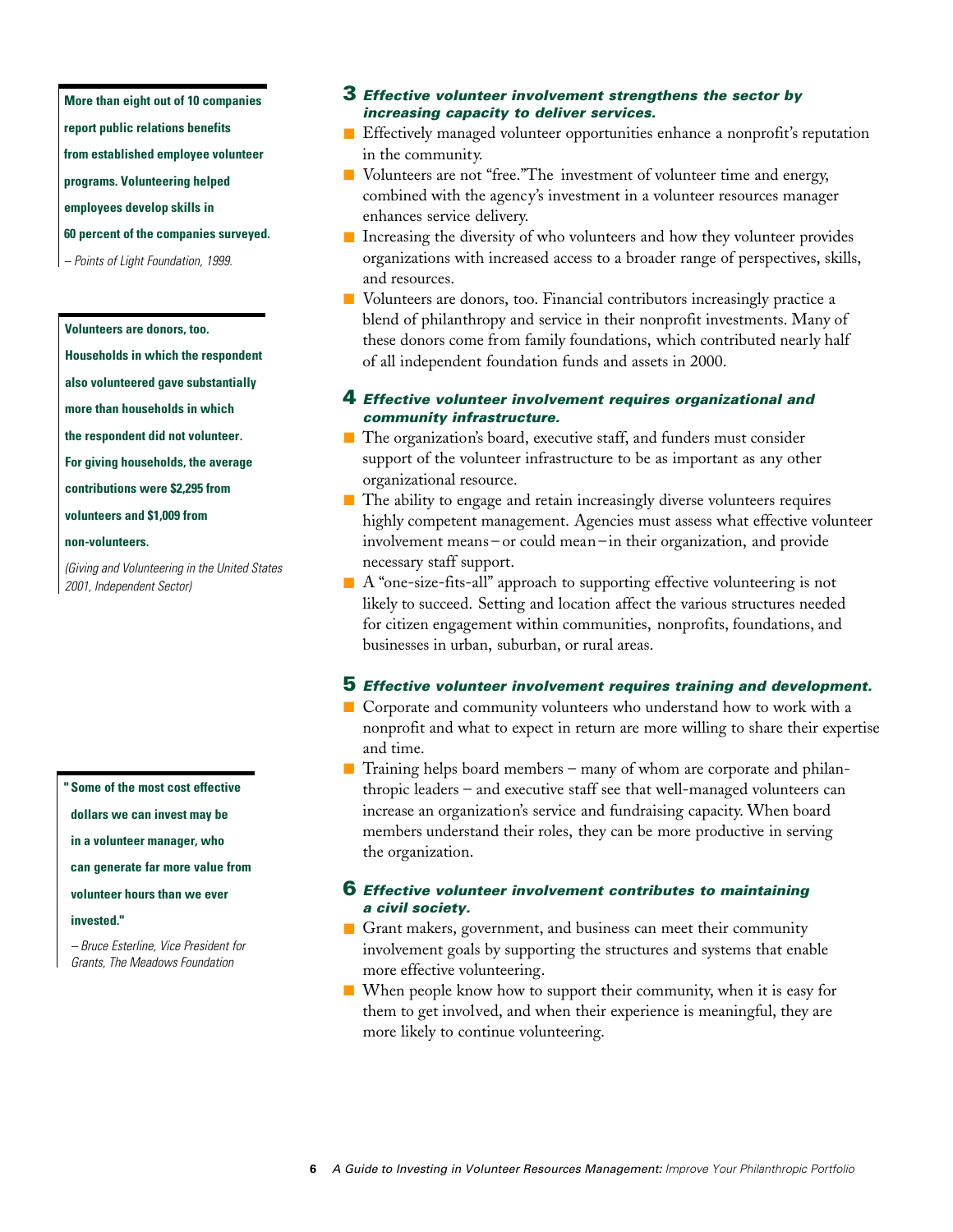### **ACTIVE SUPPORTERS OF VOLUNTEER RESOURCES MANAGEMENT**

Professionals in organizations of all types and sizes – from corporations and foundations, to government-sponsored programs– understand the value of effective volunteer resources management. The following examples demonstrate exciting ways in which a small sample of foundations and corporations are investing in volunteer resources management.

*Meadows Foundation*

*Robert Wood Johnson Foundation*

Based in Texas, the Meadows Foundation believes that volunteering is critical to the health of the nonprofit sector and that volunteers help maintain the spirit of philanthropy. Staff members are encouraged to volunteer in local agencies. The foundation also makes grants to encourage volunteering and to support effective volunteer resources management. Positions, such as directors of volunteer resources or development directors, can "help to expand the capacity of an organization…or to take a program to the next level," according to Bruce Esterline, Vice President for Grants.

Supporting an organization's personnel and systems is important, and "even a small grant with a few well-placed dollars can make a huge difference in strengthening the infrastructure," says Esterline. "Some of the most cost effective dollars we can invest may be in a volunteer manager, who can generate far more value from volunteer hours than we ever invested."

The Robert Wood Johnson Foundation has a long history of incorporating volunteerism to achieve its grant making goals. In the 1980s, RWJ fully funded 25 volunteer managers to run local Interfaith Volunteer Caregiver programs around the country. Another 100 groups started programs with volunteer leadership, but no paid staff. After three years, RWJ found that a large number of the all-volunteer sites had disbanded "because they could not sustain the organized effort required to mobilize, train, and manage volunteers long-term," according to Paul Jellinek, Vice President of the Health Program Group.

In the 1990s, the foundation started utilizing seed grants, with a local match requirement, to fund 1,100 volunteer manager positions for its Faith in Action program. Eventually, this initiative will provide seed funds for over 3,000 volunteer manager positions. Based on the success of the program, Jellinek says "the services provided by volunteers…far outweighed the financial investment made by the foundation."

#### *EDS*

Accountability for volunteer involvement is important at EDS, a global technology firm. EDS aligns its community and volunteer involvement activities with its business strategy. As a result, volunteer involvement is a key element of the EDS brand around the world. EDS Global Volunteer Day, a worldwide celebration of the company's volunteer efforts "demonstrates its desire to expand the spirit of volunteerism," says Debbie Snyder, Director of Global Community Affairs.

EDS supports volunteering by providing resources to help ensure that employees have positive volunteer experiences. EDS proposal guidelines include questions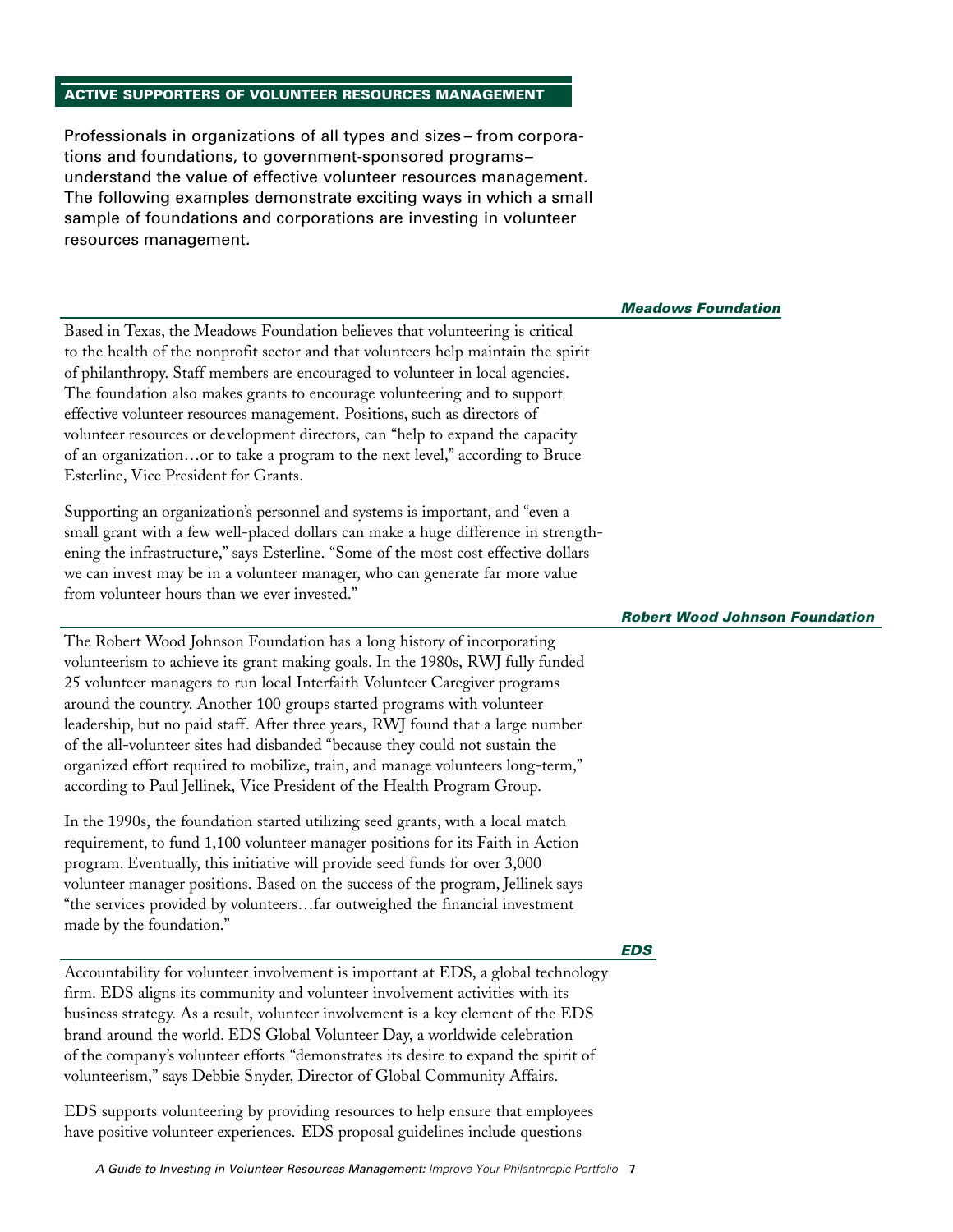| <b>The UPS Foundation</b>           | about the nonprofit's volunteer program and whether EDS employees are<br>already involved with the nonprofit. EDS staff informally ask the executive<br>director or project staff whether the nonprofit has the capacity to support the<br>involvement of EDS employees. After a volunteer assignment is completed,<br>EDS seeks feedback from employees to evaluate whether the nonprofit made<br>effective use of the employees' time.                                                                                                                                                                                                                                                                                                                          |
|-------------------------------------|-------------------------------------------------------------------------------------------------------------------------------------------------------------------------------------------------------------------------------------------------------------------------------------------------------------------------------------------------------------------------------------------------------------------------------------------------------------------------------------------------------------------------------------------------------------------------------------------------------------------------------------------------------------------------------------------------------------------------------------------------------------------|
|                                     |                                                                                                                                                                                                                                                                                                                                                                                                                                                                                                                                                                                                                                                                                                                                                                   |
|                                     | The UPS Foundation knows that its employees, like other volunteers, want<br>their gift of time to make a difference. A UPS survey showed that most people<br>who stopped volunteering did so because they felt nonprofits were not making<br>good use of their time. The study also found that nonprofits face serious<br>challenges beyond recruitment that affect their capacity to engage volunteers<br>effectively or to sustain their involvement.                                                                                                                                                                                                                                                                                                           |
| <b>Vermont Community Foundation</b> | The UPS Foundation has invested more than \$10 million through its Volunteer<br>Impact Initiative to help nonprofits meet growing demands for assistance by more<br>effectively managing volunteers. In addition to providing grants that strengthen<br>nonprofit capacity to recruit, manage, and retain volunteers, UPS supports profes-<br>sional development for volunteer and nonprofit managers, encourages corporate<br>investment in volunteer management and, most recently, is helping to improve the<br>effectiveness of disaster volunteerism. "Investing in volunteer management helps<br>nonprofits better meet community needs," says Evern Cooper, President of The<br>UPS Foundation, "and supports our employees as they help their neighbors." |
|                                     | The Vermont Community Foundation provides an example of how the infrastruc-                                                                                                                                                                                                                                                                                                                                                                                                                                                                                                                                                                                                                                                                                       |
|                                     | ture of civic engagement can differ in urban and rural areas. In less populated<br>areas, support for volunteerism is often easier to achieve than might be expected.<br>Because there are fewer people to provide volunteer services and fewer businesses<br>to support those efforts, volunteering is everyone's business. David Rahr, President<br>of the Vermont Community Foundation, says "people around here consider<br>volunteering as part of their civic duty."                                                                                                                                                                                                                                                                                        |
| <b>The Leighty Foundation</b>       | It is common for volunteers to staff fire departments, serve as emergency medical<br>technicians, and sit on town councils, commissions, school boards, parent-teacher<br>committees, and numerous nonprofit boards. "Getting release time (from local<br>business) is not a problem here," according to Rahr. Nearly all activities funded<br>or supported in this rural state typically address volunteering or nonprofit sector<br>infrastructure in some way.                                                                                                                                                                                                                                                                                                 |
|                                     | Jane Leighty Justis is passionate about wanting other funders to know that<br>"small amounts of money can make a big difference" in supporting volunteerism.<br>For example, an organization can benefit from a grant of \$200 to send a<br>volunteer manager to a workshop. Or for \$2,000, a nationally known expert<br>can come to a community and train dozens of area volunteer managers.                                                                                                                                                                                                                                                                                                                                                                    |
|                                     | The Leighty Foundation, based in Colorado, also invests in volunteer resources<br>manager positions in area nonprofits. But first the foundation determines the<br>organization's level of commitment to involving volunteers in agency operations.<br>By requiring this information, the foundation ensures that an agency has the<br>capacity to make the best use of the funds it invests. The result $-$ "high impact"<br>for a small amount of dollars," according to Justis.                                                                                                                                                                                                                                                                                |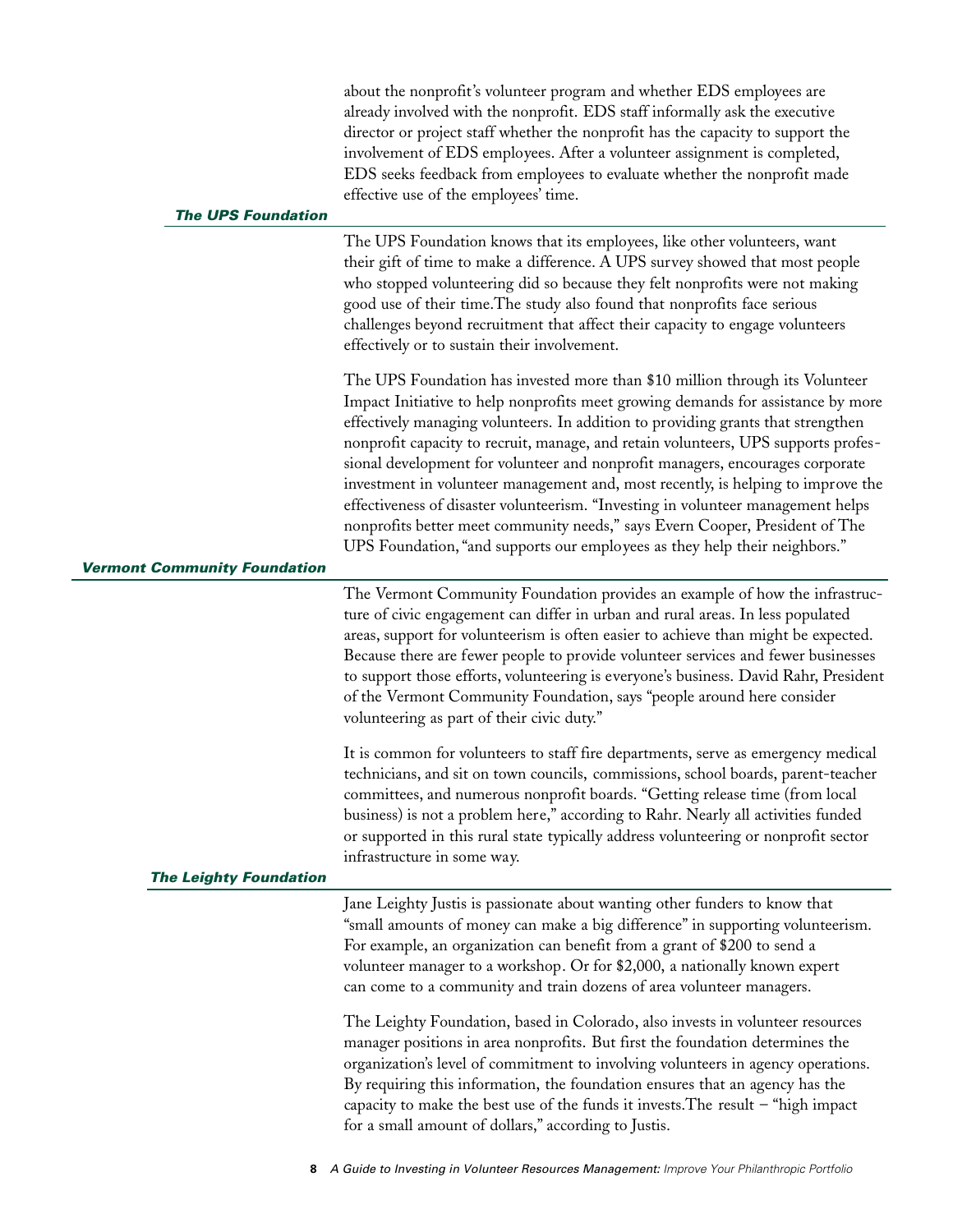#### **TAKING ACTION**

In spite of these and other examples, volunteer resources management still suffers from persistent under-funding. This is generally due to budget constraints, competing demands, and limited understanding and information about the costs and benefits of supporting volunteer infrastructure.

Grant makers, government, business, and nonprofits have to work together to increase awareness and support for volunteer resources management. In turn, the nonprofit sector must develop better ways to assess and report the impact of volunteer service. A standardized approach to assessing impact across all nonprofit organizations may not be feasible. Over-evaluation of volunteer impact using burdensome, quantitative methods is not appropriate when qualitative and anecdotal analysis would suffice. The need for more rigorous assessment should not impose additional barriers on volunteers or on the management of volunteers.

All sectors should take steps to build nonprofit capacity and to sustain and promote more effective volunteer involvement.

#### *For the grant making, government, and corporate communities:*

- Support research and evaluation of the return on investment in volunteerism. This can be done in partnership with higher education and policy research centers, as well as with nonprofits.
- Compile information about corporations that integrate their volunteer activities with other community affairs and business initiatives. Organize the information by industry, size, or other categories to help organizations easily find applicable examples. Disseminate the information as widely as possible.
- Collaborate with local and regional grant makers and businesses to leverage their resources for greater impact in meeting nonprofit needs.
- Provide models of how companies can develop partnerships and collaborations with community organizations.

#### *For the nonprofit community:*

- Improve methods used to measure outcomes and present a case for volunteer program support or to build organizational capacity.
- Provide enhanced training and development for board member volunteers, staff, and frontline volunteers.
- Develop a financial and programmatic analysis of the average cost to recruit, train, manage, and recognize volunteers in the organization.

*As the demand for nonprofit services increases, one way to help meet that demand is to engage more volunteers and maximize their contributions. This requires competent management of volunteers and adequate investment by corporate, government, and nonprofit entities.* 

#### **ASSESSMENT TOOLS**

The tools on the following pages are provided to assist both grant makers and grant seekers in assessing the overall capacity of a nonprofit organization to support volunteering. They are intended to encourage dialogue between grant makers, the leaders of nonprofit organizations, and the managers of their volunteer resources programs.

**"By enhancing an organization's capacity to skillfully involve community residents, we ensure that missionfocused work gets done within an accountable system and a positive, self-generating environment. This combination is what makes possible amazing, powerful results!"**

*– Katherine H. Campbell, Executive Director, Association for Volunteer Administration*

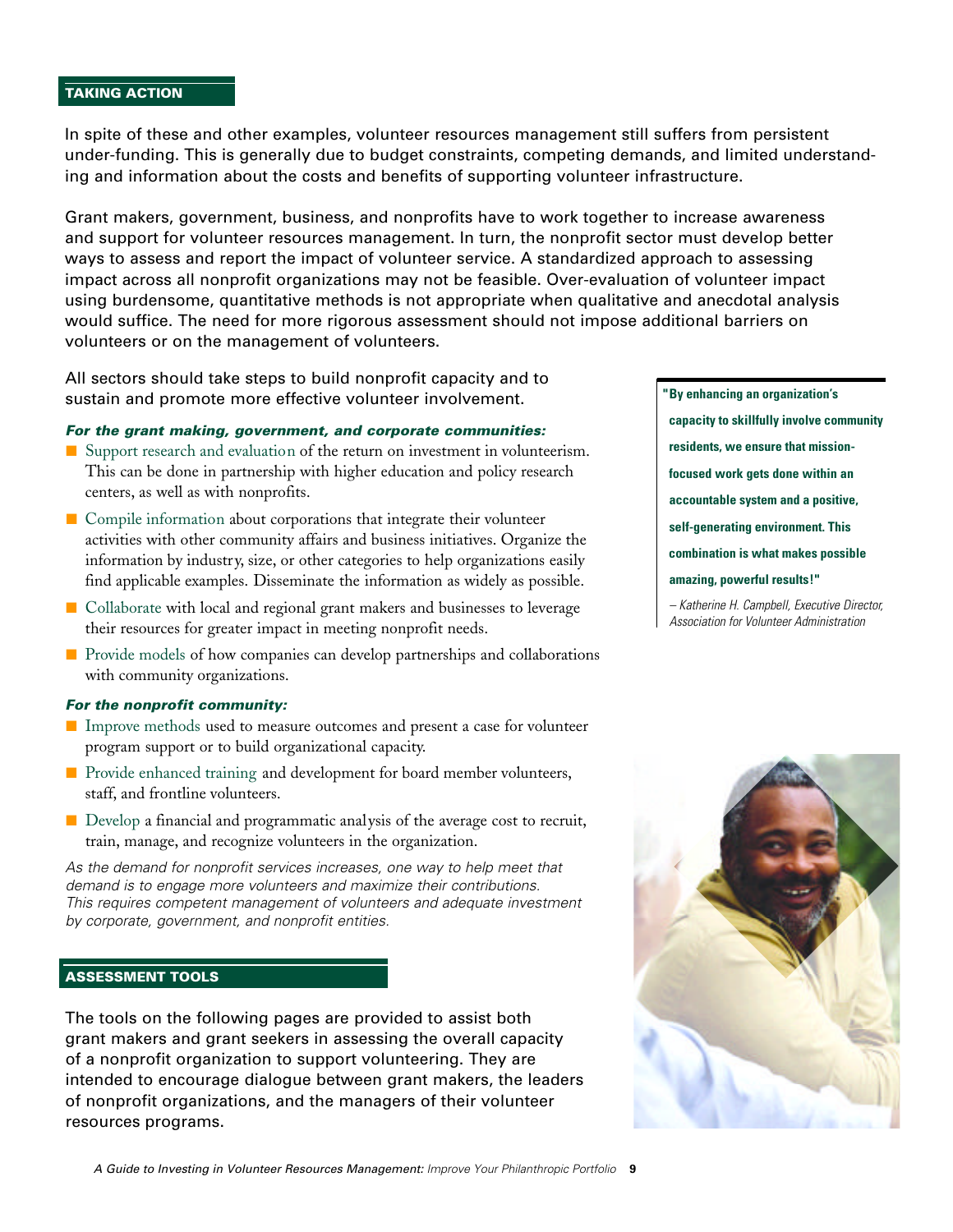#### **STRATEGIES AND BEST PRACTICES CHECKLIST 1**

Support for volunteer involvement can take many forms, depending on the structure and culture of the organization. Use this checklist as a benchmarking tool or as a springboard of ideas on how to ensure effective volunteerism in an organization or a community.

## *Grant Making:*

- Articulate values and beliefs about volunteerism in the organization's mission statement and other written materials.
- Inform prospective grantees that evidence of a strong volunteer component, where appropriate, will be considered favorably in grant proposals.
- Request basic information in funding applications about a prospective grantee's volunteer program and how volunteers will be involved in the project.
- Discuss who will be managing and supervising volunteers and meet with appropriate staff during site visits.
- Welcome a budget line item to fund a volunteer resources manager.
- Ask for feedback in written reports or evaluations about the successes and challenges of involving volunteers.
- Encourage staff to volunteer in community-based organizations, so that they have intimate knowledge of what it takes to make volunteering successful.
- Work closely with the Points of Light Foundation and the network of volunteer centers, corporate volunteer councils, local United Ways and other federated campaigns, nonprofit management assistance programs, the Association for Volunteer Administration, and networks of directors of volunteer resources (DOVIAs), to support volunteerism and effective volunteer resources management in the community.
- Collaborate and share information with other grant makers in the community to leverage support and services for local nonprofit organizations.
- Review the list of organizations and projects currently funded. Are there coalitions or community-based collaborations on the list? If so, the funding source is already supporting an important type of volunteer program because successful coalitions and collaborations utilize volunteer resources extensively. Check to see whether these projects are supported by staff with strong volunteer management or community organizing skills.



**Request**

**Discuss**

**Ask**

**Encourage**

**Work closely**

**Review**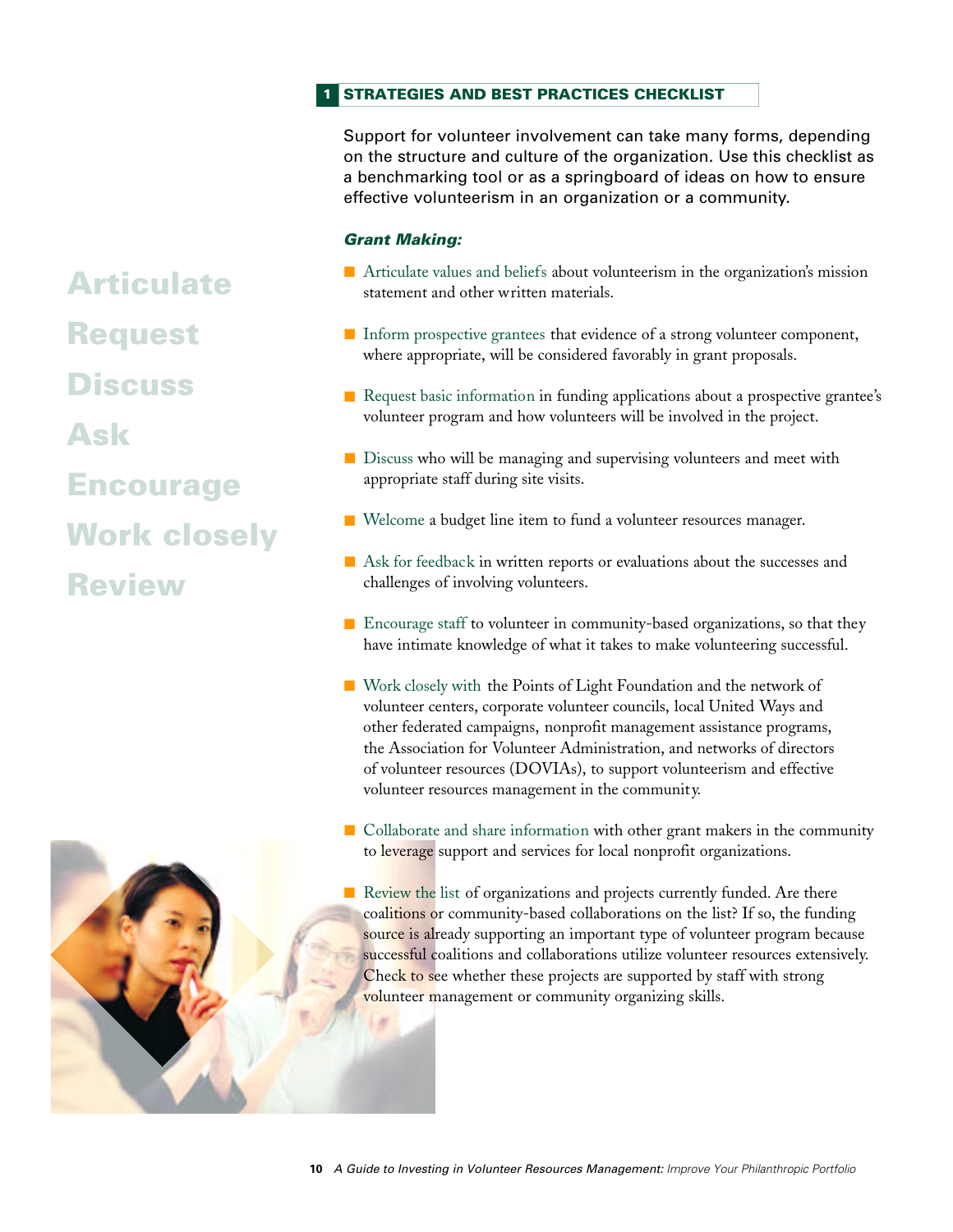#### *Research, Training, and Recognition*

- Facilitate or convene dialogues in the community on nonprofit and volunteer management principles and best practices.
- Involve grantees in developing measures to assess the impact of investment in volunteering. Share those measures with colleagues.
- Sponsor a survey or case study on current management practices and/or challenges among nonprofit organizations.
- Create innovation awards for managers of volunteer resources who demonstrate unique approaches that address common management challenges.
- Support existing professional development, training, and networking opportunities for managers of volunteer resources. Provide scholarships to enable those managers to participate.
- Partner with other grant makers and corporations to pool financial resources that provide professional development opportunities for volunteer resources managers. Invite volunteer resources managers to attend in-house training programs or conferences.
- Encourage academic centers to improve their curriculum on volunteer or nonprofit management and corporate philanthropy. Provide applicable support.
- Provide grants to local libraries and volunteer centers to build their volunteer management collections.

#### *Employee Involvement/Volunteer Programs*

- State the organization's values and beliefs about volunteer involvement in its mission statement and other written materials.
- Assign a manager to be responsible for and accountable to employee volunteers.
- Walk the talk…managers at the highest levels of the corporation should demonstrate commitment to the employee involvement program.
- Involve employees in determining what types of organizations and issues they would like to volunteer for or contribute to.
- Ask whether the nonprofit organization has a staff person who directs volunteer involvement. Work directly with that person in coordinating the efforts of employee volunteers.
- Ask questions about how employee volunteers will be mobilized for an ongoing volunteer opportunity or for a special event.



**Facilitate Involve Sponsor Create Partner Articulate Assign**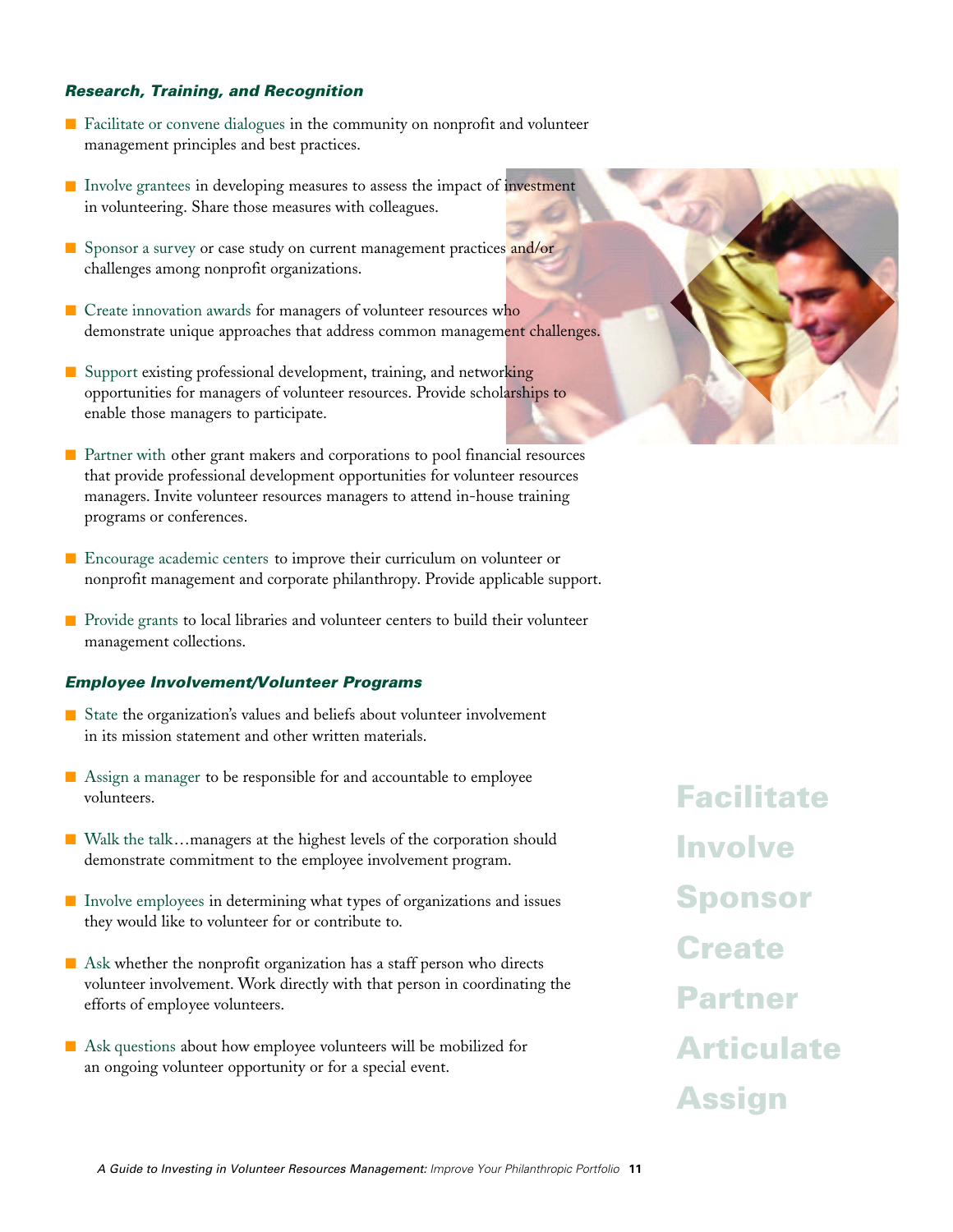## **Find Follow up Report Offer Provide**



- Follow up with employees who volunteered for an event or project, either formally or informally. Ask them questions such as:
	- Would they volunteer again?
	- Did they feel their efforts had a positive impact?
	- Was the event or project well-managed?
	- How were volunteers welcomed?
	- In what ways did the experience meet their expectations or not?
- Provide constructive feedback about employees' experiences to the organization's director of volunteer resources (on what went well and what could be improved on both sides).
- Provide networking and other professional development opportunities in volunteer resources for staff who coordinate employee volunteering, community relations, and charitable contribution programs.
- As appropriate, find ways to connect employee volunteering, community relations, and contributions objectives.
- Report on the outcomes and reaffirm the company's value for volunteerism in annual reports, speeches, and corporate newsletters.
- Offer incentives, such as release time and matching funds, to foster participation in the employee involvement program.
- Provide orientation and training for corporate volunteers on how to be effective volunteers and corporate representatives. Make training available to all employees who volunteer, whether they provide direct services or serve on a board of directors.
- Make management accountable for supporting volunteerism as part of their business or community relations objectives.
- Provide adequate resources to support the employee volunteer program.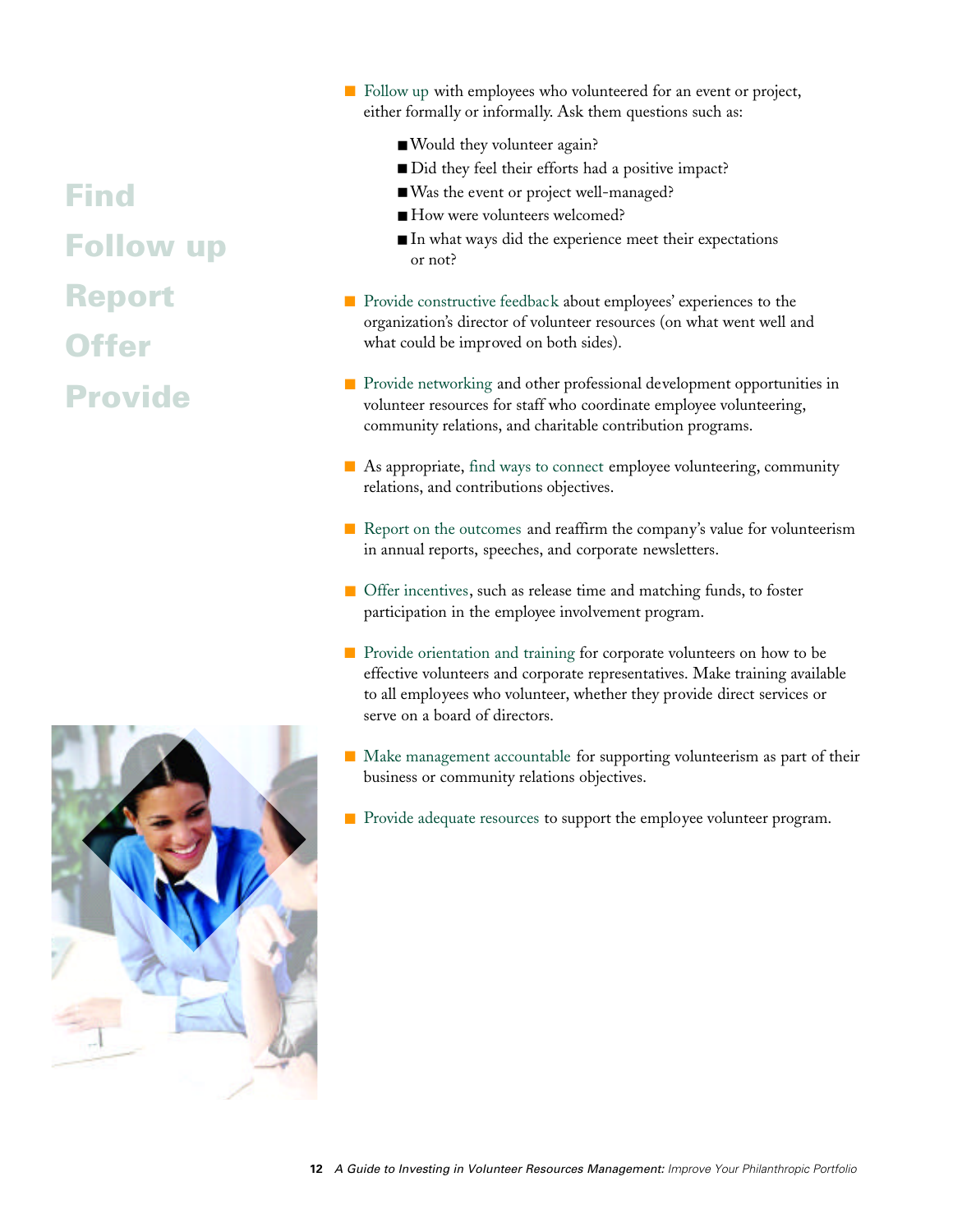#### **QUESTIONS TO ASSESS ORGANIZATIONAL CAPACITY 2**

*Grant makers may want to tear out this page for use with grant seekers.* Asking the right questions can help in three ways:

- **Grant makers have specific information to use in deciding whether a request is viable and worthwhile.**
- Grant seekers respond by **assessing how their organization or program measures up to a set of generally recognized standards for volunteer involvement.**
- Grant makers and grant **seekers can initiate dialogue that plants the seeds for improved relationshipbuilding.**

The questions below may be used to assess an organization's overall capacity to manage volunteer resources and volunteer-based projects. Grant makers can learn much of this information by talking with the executive director and other project staff, including the director of volunteer resources. The answers should provide a relevant overview of an organization's capacity and readiness to engage volunteers and other community resources effectively.

#### *Volunteer Involvement*

- How does the organization determine the best way to involve volunteers in meeting its mission?
- In what specific roles does the agency involve volunteers?
- To what extent does the volunteer pool reflect the diversity of the community it serves?
- To what extent does the volunteer board reflect the diversity of the community it serves?

#### *Infrastructure*

- Is there a budget to support volunteer involvement? What percentage of the agency budget does it represent?
- Is there a volunteer administrator or community resources manager on staff? What is that person's experience or qualifications for the position?
- Do additional staff members supervise volunteers in the agency? If so, what training do they receive to prepare them to manage their unpaid staff?
- Are policies and procedures in place to guide the organization in engaging volunteers and other community resources?
- Are volunteer roles assessed for risk management purposes?
- What degree of coordination and communication exists between the agency's volunteer resources and development functions?
- Does the agency incorporate goals for involving volunteer resources into its strategic plan?

#### *Orientation and Training*

- How are volunteers trained or oriented about their work and the agency?
- How does the organization train and develop its volunteer board of directors?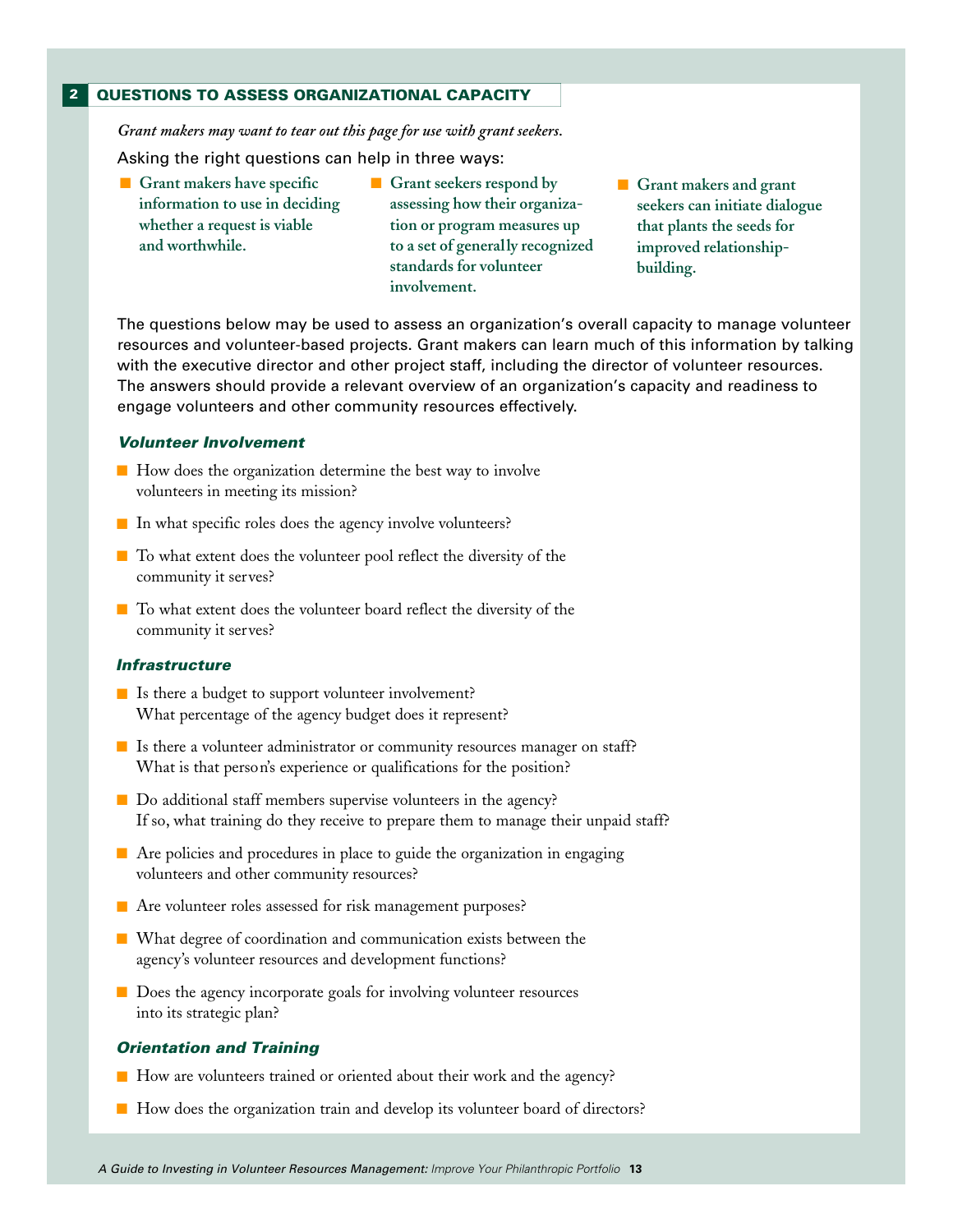#### *Recognition*

■ How are volunteers recognized for their contributions to the organization's mission?

#### *Impact and Evaluation*

- How does the organization evaluate the overall impact of volunteer involvement?
- What would the organization not be able to accomplish without volunteers?
- How many volunteers does the organization involve on an annual basis? How many hours of service do volunteers provide annually?
- How have volunteers contributed to the goals and objectives of the organization?
- What is the monetary value of the time given by volunteers annually? How does the organization determine this value?
- Is volunteer supervision a performance measure or accountability indicator for staff?
- Does the organization assess the performance and effectiveness of individual volunteers?

#### *Project Management*

- How will the proposed project involve volunteers?
- How many volunteers does the organization need for the project?
- Will other organizations provide volunteers for this project?
- Who will recruit and manage project volunteers?
- What percentage of time will staff spend managing volunteer resources?
- How will other staff ensure that volunteers are engaged effectively and have positive experiences?
- Is "volunteer resources management" included in the job description of any staff responsible for this function?
- Does the organization have a budget for volunteer resources management on this project?
- Is the volunteer plan realistic in terms of time and scope?
- How does the involvement of volunteers enhance or support the project goals and the organization's mission?
- What additional training, supervision, or evaluation strategies related to volunteer involvement/volunteer resources management will be used on this project?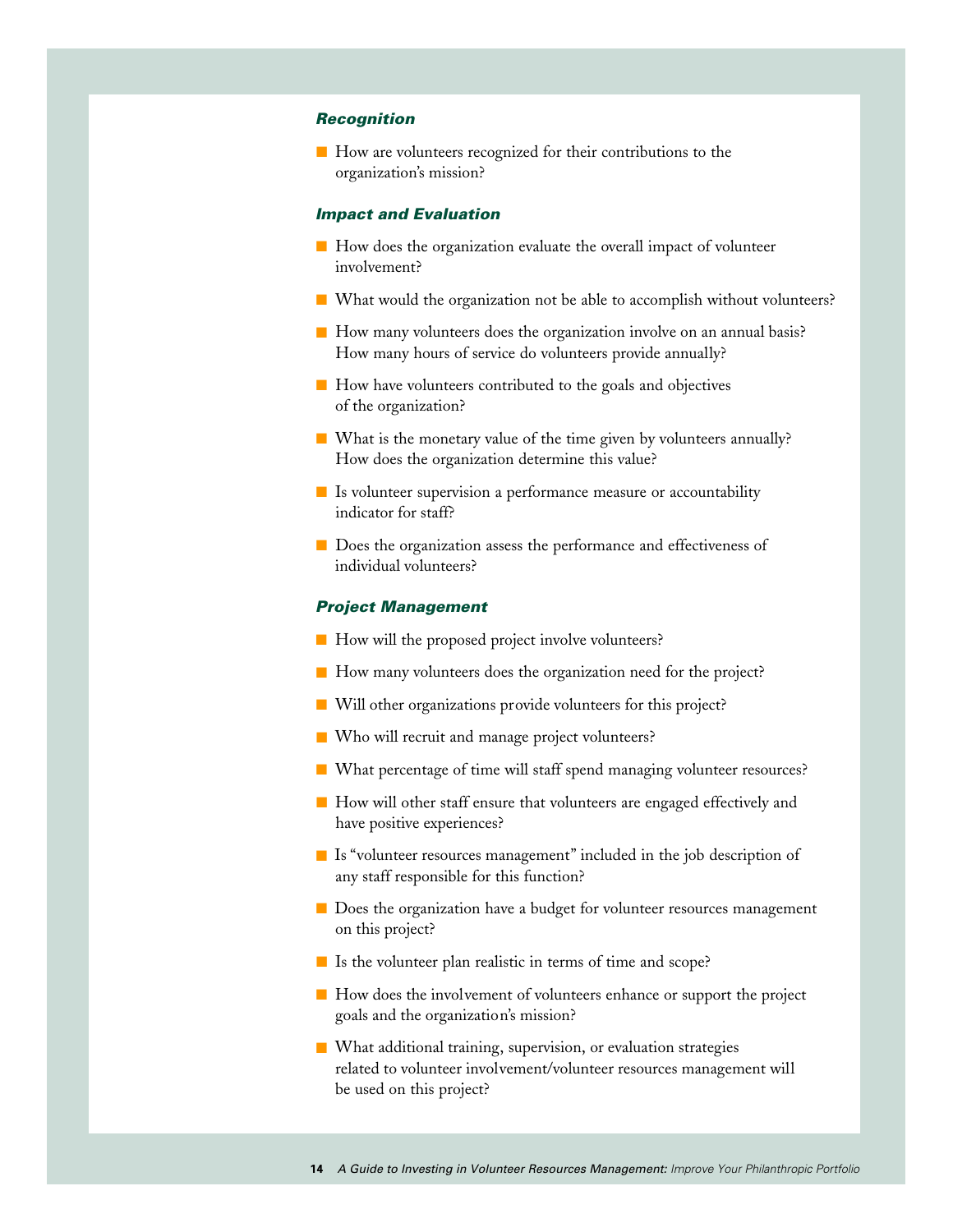Successful involvement of volunteers requires the basic components listed below.

Grant seekers can complete this assessment to identify the strengths and weaknesses of the infrastructure that supports their organization's volunteer efforts.

| <b>Elements of Volunteer</b><br><b>Resources Management</b>                                                                       | <b>Currently in place</b><br>to some degree | <b>Currently in place</b><br>to a large degree | <b>Not currently</b><br>being done | <b>Not applicable</b><br>or not relevant |
|-----------------------------------------------------------------------------------------------------------------------------------|---------------------------------------------|------------------------------------------------|------------------------------------|------------------------------------------|
| Written statement of philosophy<br>related to volunteer involvement                                                               |                                             |                                                |                                    |                                          |
| Orientation for new paid staff<br>about why and how volunteers are<br>involved in the organization's work                         |                                             |                                                |                                    |                                          |
| Designated manager/leader<br>for overseeing management of<br>volunteers agency-wide                                               |                                             |                                                |                                    |                                          |
| Periodic needs assessment to<br>determine how volunteers should<br>be involved to address the mission                             |                                             |                                                |                                    |                                          |
| Written position descriptions<br>for volunteer roles                                                                              |                                             |                                                |                                    |                                          |
| Written policies and procedures<br>for volunteer involvement                                                                      |                                             |                                                |                                    |                                          |
| Organizational budget reflects<br>expenses related to volunteer<br>involvement                                                    |                                             |                                                |                                    |                                          |
| Periodic risk management assessment<br>related to volunteer roles                                                                 |                                             |                                                |                                    |                                          |
| Liability insurance coverage<br>for volunteers                                                                                    |                                             |                                                |                                    |                                          |
| Specific strategies for ongoing<br>volunteer recruitment                                                                          |                                             |                                                |                                    |                                          |
| Standardized screening and matching<br>procedures for determining<br>appropriate placement of volunteers                          |                                             |                                                |                                    |                                          |
| Consistent general orientation<br>for new volunteers                                                                              |                                             |                                                |                                    |                                          |
| Consistent training for new<br>volunteers regarding specific<br>duties and responsibilities                                       |                                             |                                                |                                    |                                          |
| Designated supervisors for all<br>volunteer roles                                                                                 |                                             |                                                |                                    |                                          |
| Periodic assessments of<br>volunteer performance                                                                                  |                                             |                                                |                                    |                                          |
| Periodic assessments of staff<br>support for volunteers                                                                           |                                             |                                                |                                    |                                          |
| Consistent activities for<br>recognizing volunteer contributions                                                                  |                                             |                                                |                                    |                                          |
| Consistent activities for recognizing<br>staff support for volunteers                                                             |                                             |                                                |                                    |                                          |
| Regular collection of information<br>(numerical and anecdotal) regarding<br>volunteer involvement                                 |                                             |                                                |                                    |                                          |
| Information related to volunteer<br>involvement is shared with board<br>members and other stakeholders at<br>least twice annually |                                             |                                                |                                    |                                          |
| Volunteer resources manager and<br>fund development manager work<br>closely together                                              |                                             |                                                |                                    |                                          |
| Volunteer resources manager is<br>included in top-level planning                                                                  |                                             |                                                |                                    |                                          |
| Volunteer involvement is linked to<br>organizational or program outcomes                                                          |                                             |                                                |                                    |                                          |

*A Guide to Investing in Volunteer Resources Management: Improve Your Philanthropic Portfolio* **15**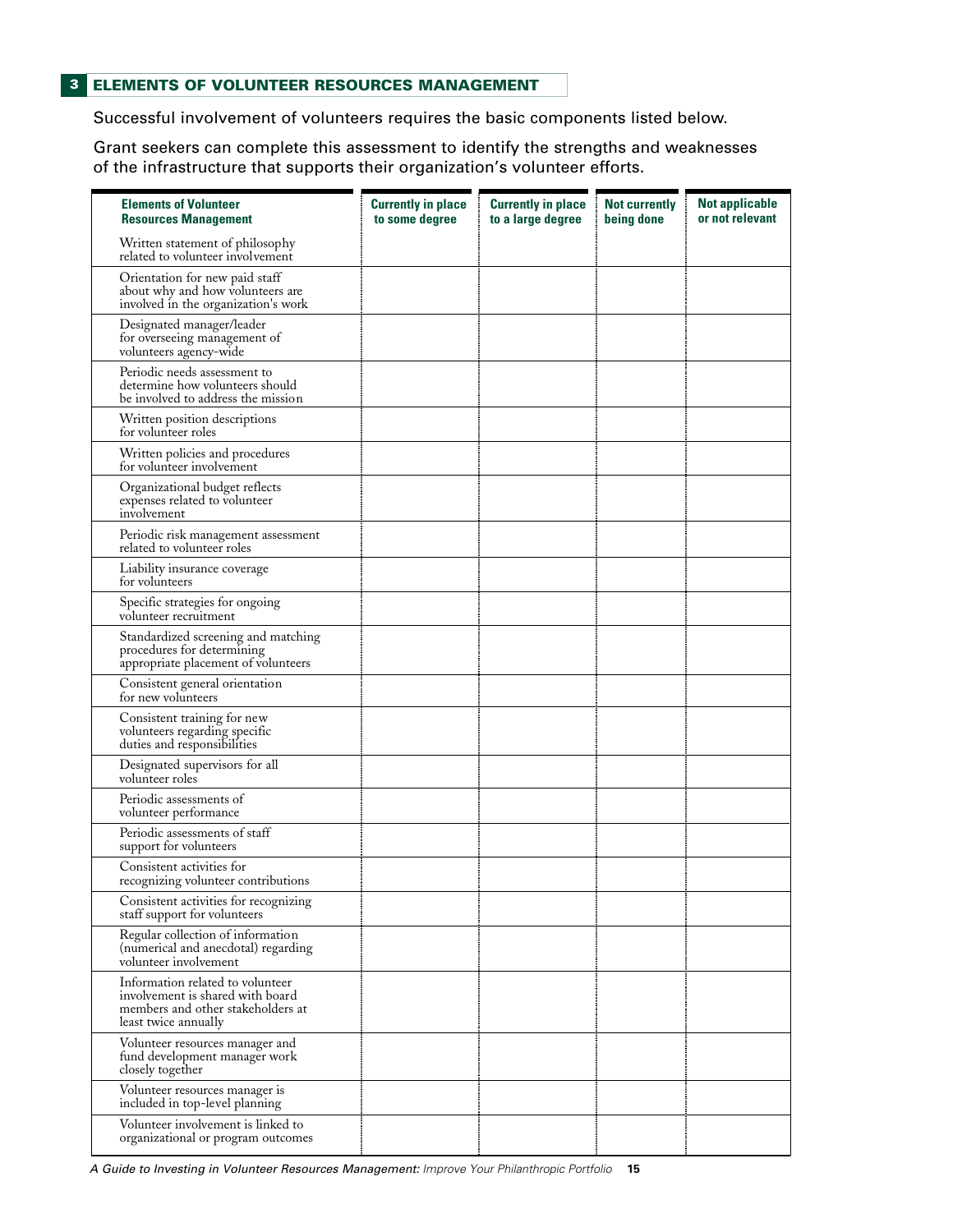#### **INTERNET RESOURCES**

The literature of the nonprofit sector has ample materials related to volunteerism and volunteer resources management. While this is not meant to serve as an exhaustive list, the home pages for the following organizations can provide links and referrals for additional research and information.

| <b>Association of Small Foundations</b><br>See links to:<br>Home (Public Pages)                                                                                               | www.smallfoundations.org   |
|-------------------------------------------------------------------------------------------------------------------------------------------------------------------------------|----------------------------|
| <b>Association for Volunteer</b><br>Administration<br>See links to:<br><b>Professional Issues</b><br>■ Resources<br>■ Calendar of Events<br>AVA Products for the Professional | www.AVAintl.org            |
| <b>Business for Social Responsibility</b><br>See links to:<br>Resources<br>$\blacksquare$ Forum                                                                               | www.bsr.org                |
| The Center for Corporate Citizenship<br>at Boston College<br>See links to:<br>Knowledge Center<br>■ Diagnostic Tool                                                           | www.bc.edu/centers/ccc     |
| The Center on Philanthropy<br>at Indiana University<br>See links to:<br>• Publications<br>Research Programs<br>■ Conferences & Institutes                                     | www.philanthropy.iupui.edu |
| <b>Council on Foundations</b><br>See links to:<br>Conferences & Workshops<br>Publications                                                                                     | www.cof.org                |
| Energize, Inc.<br>See links to:<br><b>Hot Topics</b><br><b>Bookstore</b><br><b>Library</b>                                                                                    | www.energizeinc.com        |

■ E-Volunteerism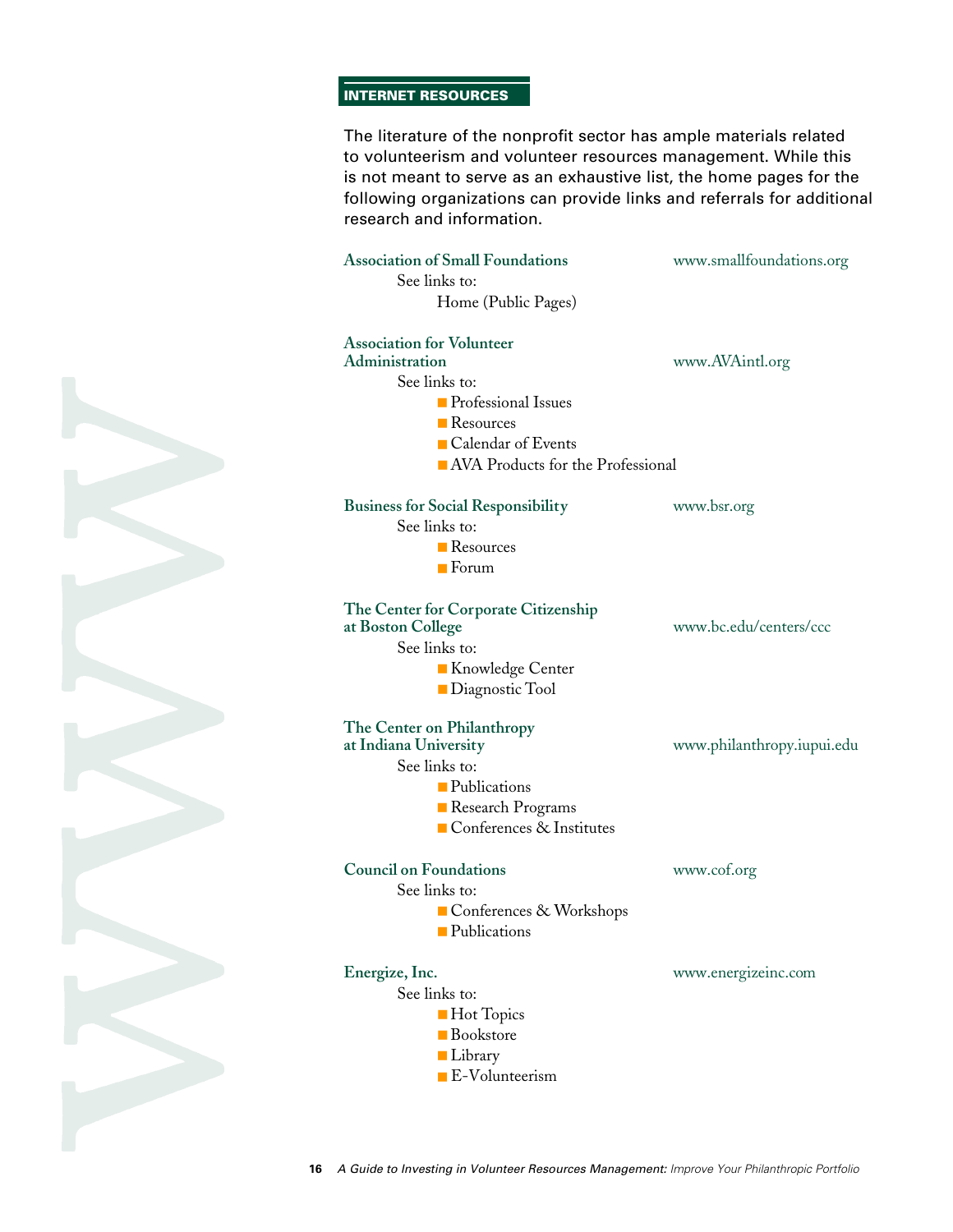#### **Grantmakers for Effective Organizations** www.geofunders.org

See links to:

■ Resources (selected readings)

## **The Grantmaker Forum**

### **on Community & National Service** www.gfcns.org

See links to:

- - Our Work
	- Publications

gtens.org<br>independentsector.org<br>www.com/solar-com/solar-com/solar-com/solar-com/solar-com/solar-com/solar-com/solar-com/solar-com/solar-com/solar-com/solar-com/solar-com/solar-com/solar-com/solar-com/solar-com/solar-com/so **Independent Sector** www.independentsector.org

See links to:

- Nonprofit Information Center
- Publications
- Nonprofit Pathfinder

#### Points of Light Foundation www.pointsoflight.org

See links to:

- For Organizations, Businesses and Volunteer Managers
- Training & Events
- Research & Evaluation
- Sponsors & Partners
- Programs
- News

**The Volunteerism Project** www.volunteerismproject.org

See links to:

- Resources
- Publications
- For Volunteer Managers

## **United Way of America** www.unitedway.org

See links to:

- Programs and Initiatives
	- Outcome Measurement Resource Network
	- National Corporate Leadership
	- Public Policy Program

#### **The UPS Foundation** www.community.ups.com

See the U.S. Community Relations (Volunteer Impact Initiative) link to download copies of:

- 1998 Volunteerism Survey
- Strategies for Effective Engagement of Volunteers: Second Edition
- Mapping New Routes to Volunteer Success

## **Women's Philanthropy Institute** www.women-philanthropy.org

See links to:

■ Resources & Articles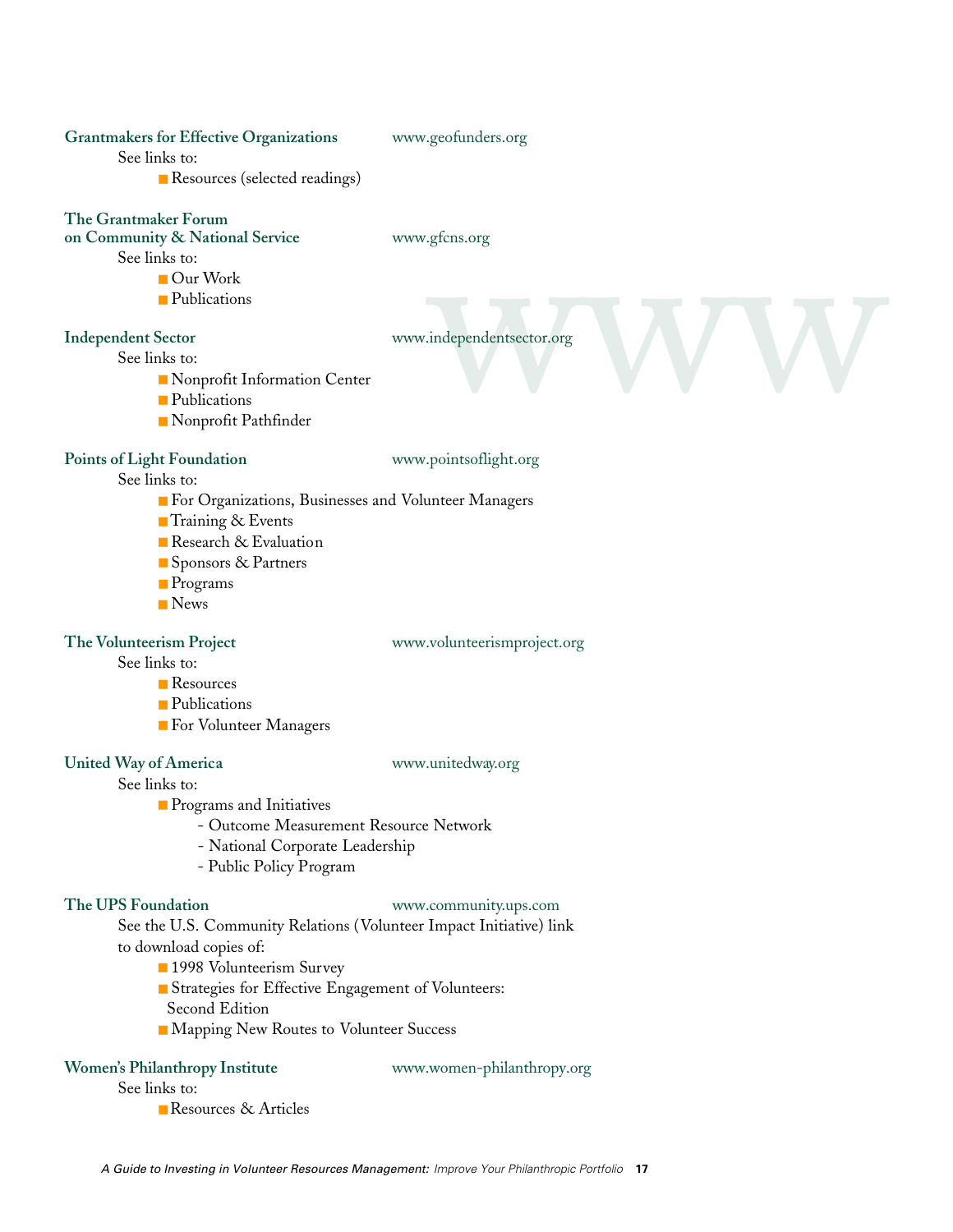#### **WHAT DO YOU THINK?**

This guide offers information and tools for grant makers, corporations, and government to assess the capacity of individual nonprofit organizations to engage and manage their volunteers. We hope it stimulates dialogue among businesses, philanthropies, and nonprofits. We want to know if we met that goal! Please take a few minutes to complete the following form.

- **Do you represent a: 1**
	- **a.** \_\_\_\_ Business/Corporation
	- **b.** \_\_\_\_ Foundation
	- **c.** \_\_\_\_ Government
	- **d.** \_\_\_\_ Nonprofit Organization
- **Do you plan to apply or use any of the information in the guide in your grant making or corporate involvement/contribution efforts? 2**
	- **a.** \_\_\_\_ Yes. If yes, how? \_\_\_\_\_\_\_\_\_\_\_\_\_\_\_\_\_\_\_\_\_\_\_\_\_\_\_\_\_\_\_\_\_\_\_\_\_\_\_\_\_\_\_\_\_\_\_\_\_\_\_\_\_\_\_\_\_\_
	- **b.** \_\_\_\_ No. Why not? \_\_\_\_\_\_\_\_\_\_\_\_\_\_\_\_\_\_\_\_\_\_\_\_\_\_\_\_\_\_\_\_\_\_\_\_\_\_\_\_\_\_\_\_\_\_\_\_\_\_\_\_\_\_\_\_\_\_\_\_
	- **b.** \_\_\_\_\_ Not yet
	- **d.** Not sure

#### **Was the Internet Resources section helpful? 3**

- **a.** \_\_\_\_ Yes
- **b.** \_\_\_\_ No

**What other ideas or new information can you share with AVA that has helped you support volunteer resources management? 4**

**Other comments:**

Send this survey to AVA by mail: Association for Volunteer Administration, P. O. Box 32092, Richmond, Virginia 23294 or fax to 804.346.3318 or visit the AVA website at www.AVAintl.org to submit electronically

\_\_\_\_\_\_\_\_\_\_\_\_\_\_\_\_\_\_\_\_\_\_\_\_\_\_\_\_\_\_\_\_\_\_\_\_\_\_\_\_\_\_\_\_\_\_\_\_\_\_\_\_\_\_\_\_\_\_\_\_\_\_\_\_\_\_\_\_\_\_\_\_

To request additional information about investing in effective volunteer resources management, contact AVA at AVAintl@mindspring.com or call 804.346.2266

 $\frac{1}{2}$  , and the set of the set of the set of the set of the set of the set of the set of the set of the set of the set of the set of the set of the set of the set of the set of the set of the set of the set of the set  $\Delta$  , and the state of the state of the state of the state of the state of the state of the state of the state of the state of the state of the state of the state of the state of the state of the state of the state of th  $\overline{\phantom{a}}$  , and the contribution of the contribution of the contribution of the contribution of the contribution of the contribution of the contribution of the contribution of the contribution of the contribution of the  $\Box$  . The contribution of the contribution of the contribution of the contribution of the contribution of the contribution of the contribution of the contribution of the contribution of the contribution of the contributi

\_\_\_\_\_\_\_\_\_\_\_\_\_\_\_\_\_\_\_\_\_\_\_\_\_\_\_\_\_\_\_\_\_\_\_\_\_\_\_\_\_\_\_\_\_\_\_\_\_\_\_\_\_\_\_\_\_\_\_\_\_\_\_\_\_\_\_\_\_\_\_\_\_\_\_\_\_\_\_\_\_\_\_\_\_  $\_$  , and the set of the set of the set of the set of the set of the set of the set of the set of the set of the set of the set of the set of the set of the set of the set of the set of the set of the set of the set of th \_\_\_\_\_\_\_\_\_\_\_\_\_\_\_\_\_\_\_\_\_\_\_\_\_\_\_\_\_\_\_\_\_\_\_\_\_\_\_\_\_\_\_\_\_\_\_\_\_\_\_\_\_\_\_\_\_\_\_\_\_\_\_\_\_\_\_\_\_\_\_\_\_\_\_\_\_\_\_\_\_\_\_\_\_

**Thank you !**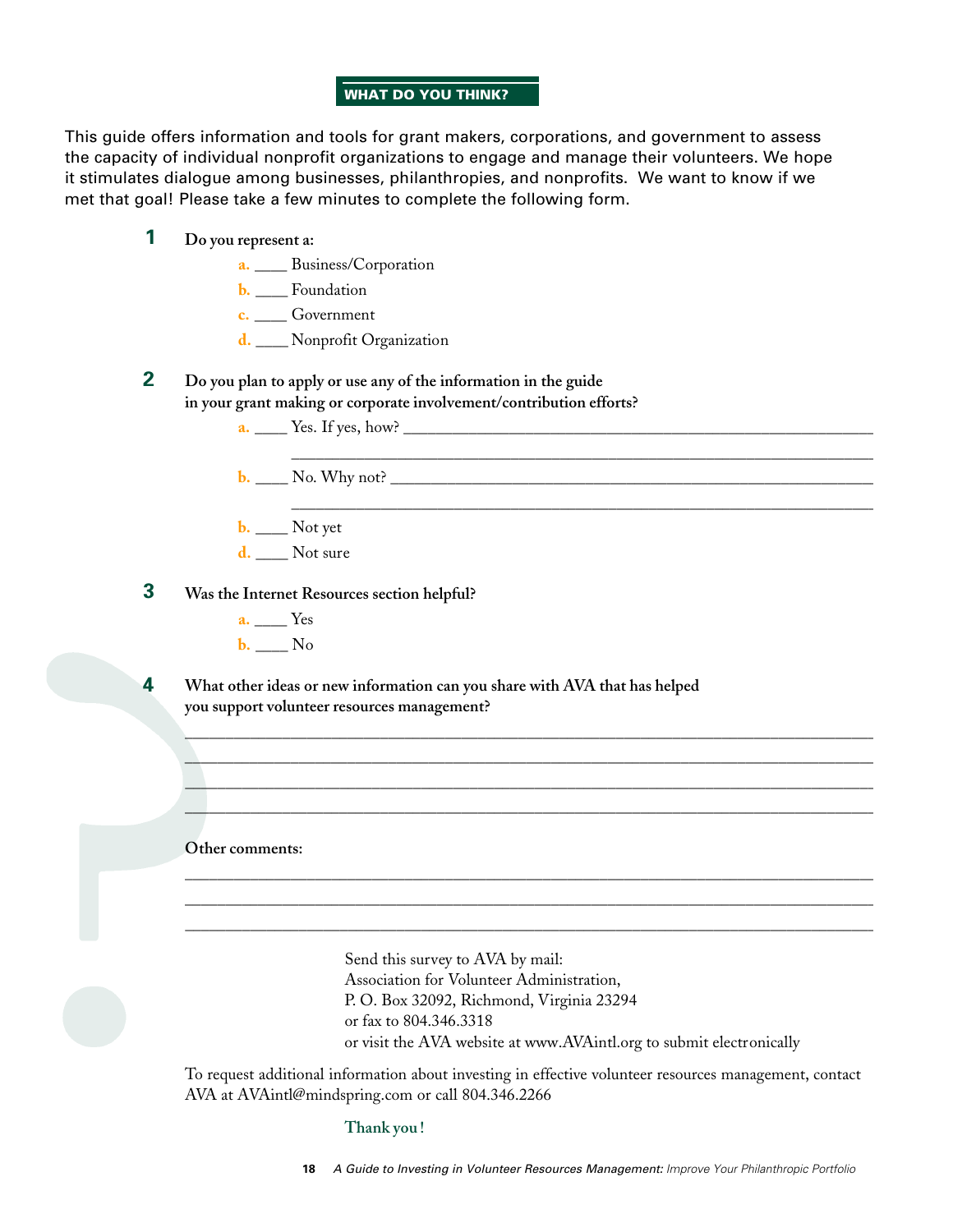#### **ACKNOWLEDGEMENTS**

The development of *A Guide to Investing in Volunteer Resources Management: Improve Your Philanthropic Portfolio* was made possible by the sponsorship and active support of The UPS Foundation and Association for Volunteer Administration, and collaboration with the Points of Light Foundation. The exchange of ideas and sharing of tasks to produce this document exemplify a partnership-in-action, which bears recognition here.

In addition, sincere thanks are offered to the grant makers, corporate foundation and workplace volunteer staff, and nonprofit leaders from the following organizations who so generously gave their time, thoughts, and assistance in the development of this guide:

**Ank yo** Adolph Coors Foundation Albuquerque Community Foundation Aramco Services Company Association of Junior Leagues International AutoZone, Inc. Bell South The C, E, & S Foundation Citi Cards City of Coral Springs, Florida-Volunteer Services City of Phoenix, Arizona-Municipal Volunteer Program City of Plano, Texas CMS Panhandle Companies Community Foundation for the Fox Valley Region Community Foundation Serving Richmond and Central Virginia ConocoPhilips Corporate Community Relations Council of Houston Corporation for National and Community Service Council on Foundations The Dyson Foundation The Peter F. Drucker Foundation for Nonprofit Management Duke Energy EDS Educational Testing Service Ford Foundation General Mills Grantmakers for Effective Organizations Grantmaker Forum on Community and National Service Hext Foundation Hilton San Francisco